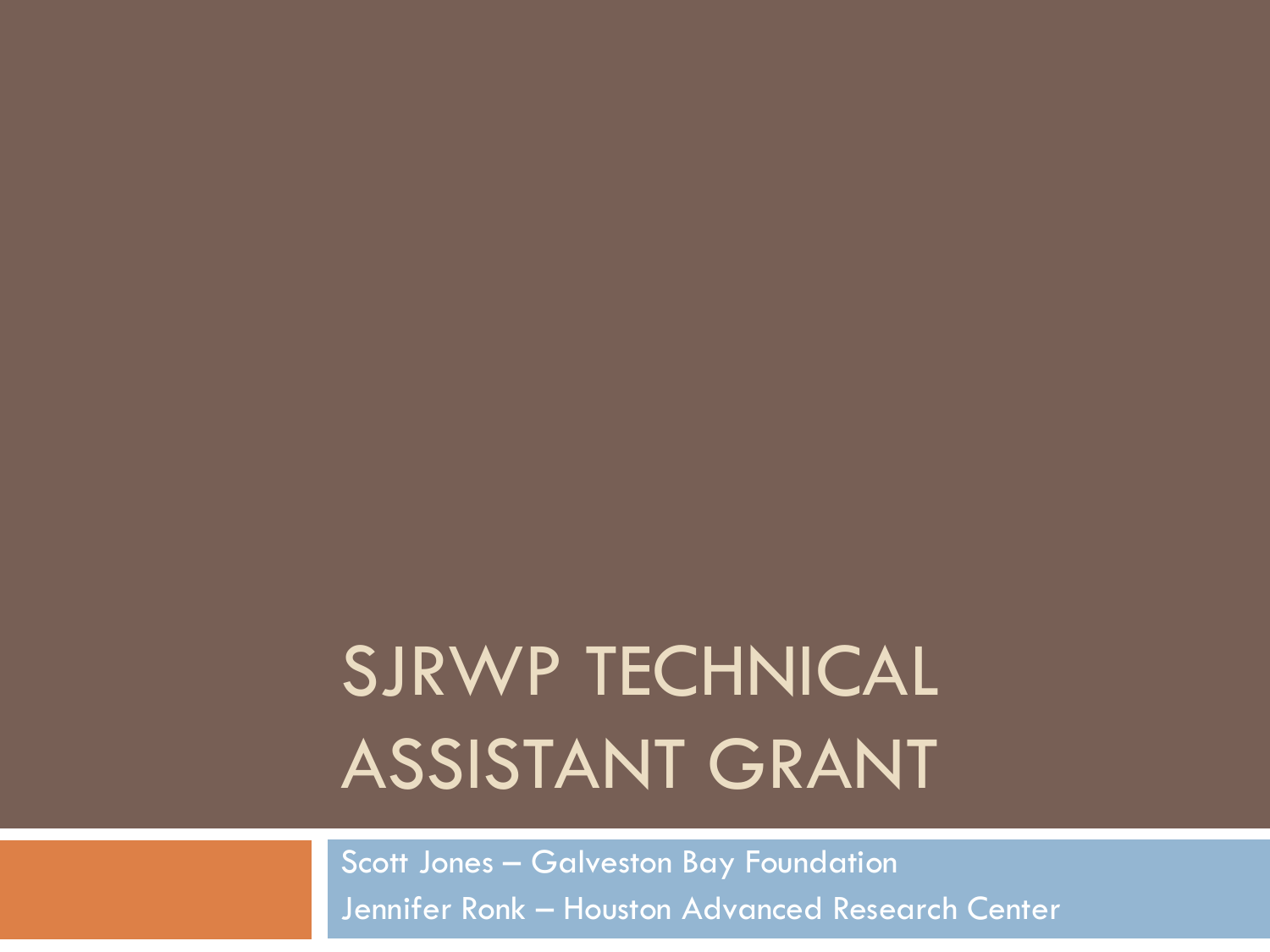### Technical Assistance Grant



 An EPA Technical Assistance Grant (TAG) provides money for activities that help communities participate in decision making at eligible Superfund sites. The grant provides funding for qualified community groups (such as the Galveston Bay Foundation) to contract with independent technical advisors (such as the Houston Advanced Research Center) to interpret and help the community understand technical information about their site.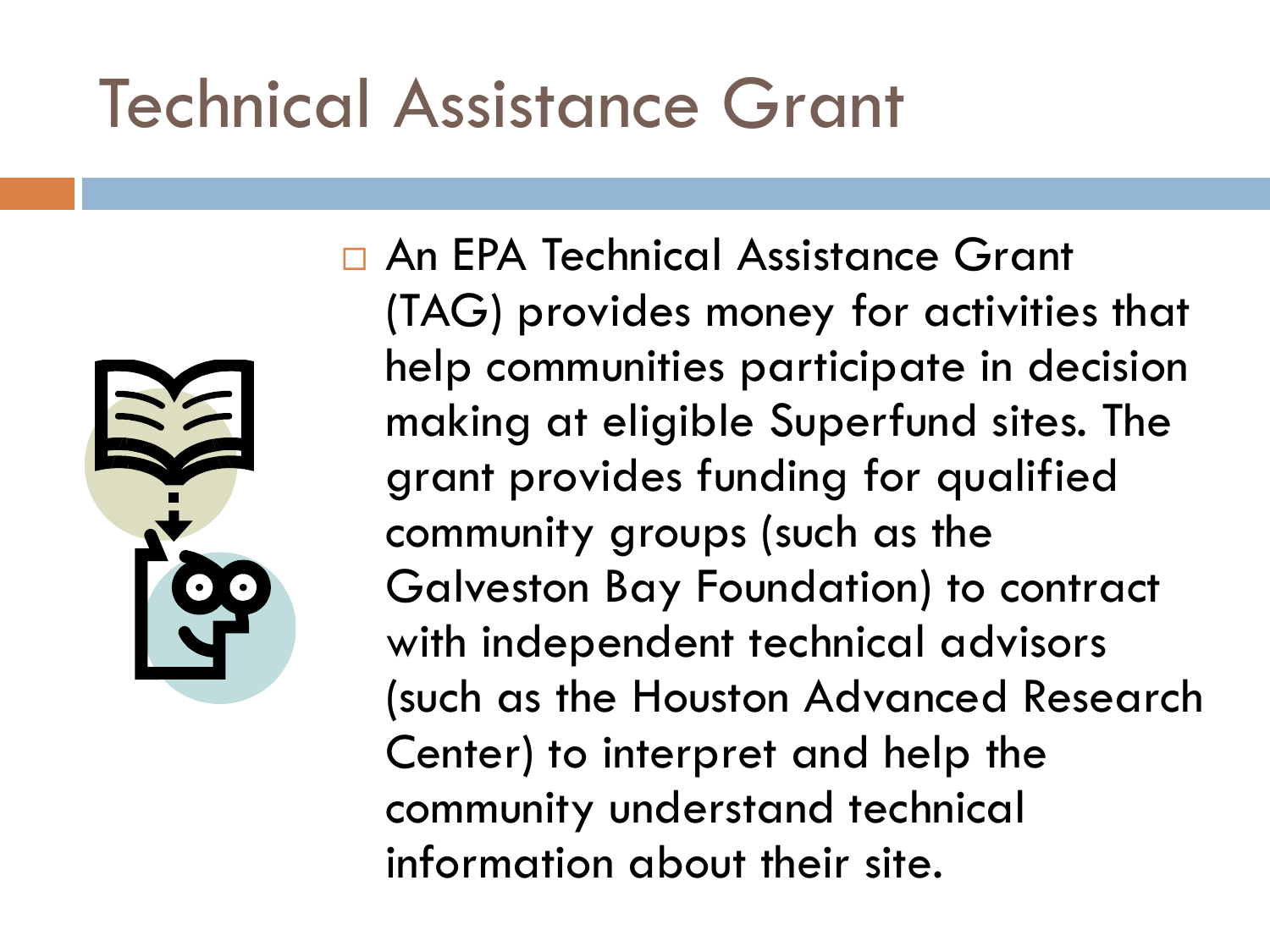## Galveston Bay Foundation

- □ The Galveston Bay Foundation was founded in 1987 as a nonprofit organization to preserve, protect and enhance Galveston Bay -- one of the world's most productive estuaries.
- $\Box$  Its balanced programs in advocacy, conservation, education, and research strive to ensure that Galveston Bay remains a beautiful and productive place for generations to come.

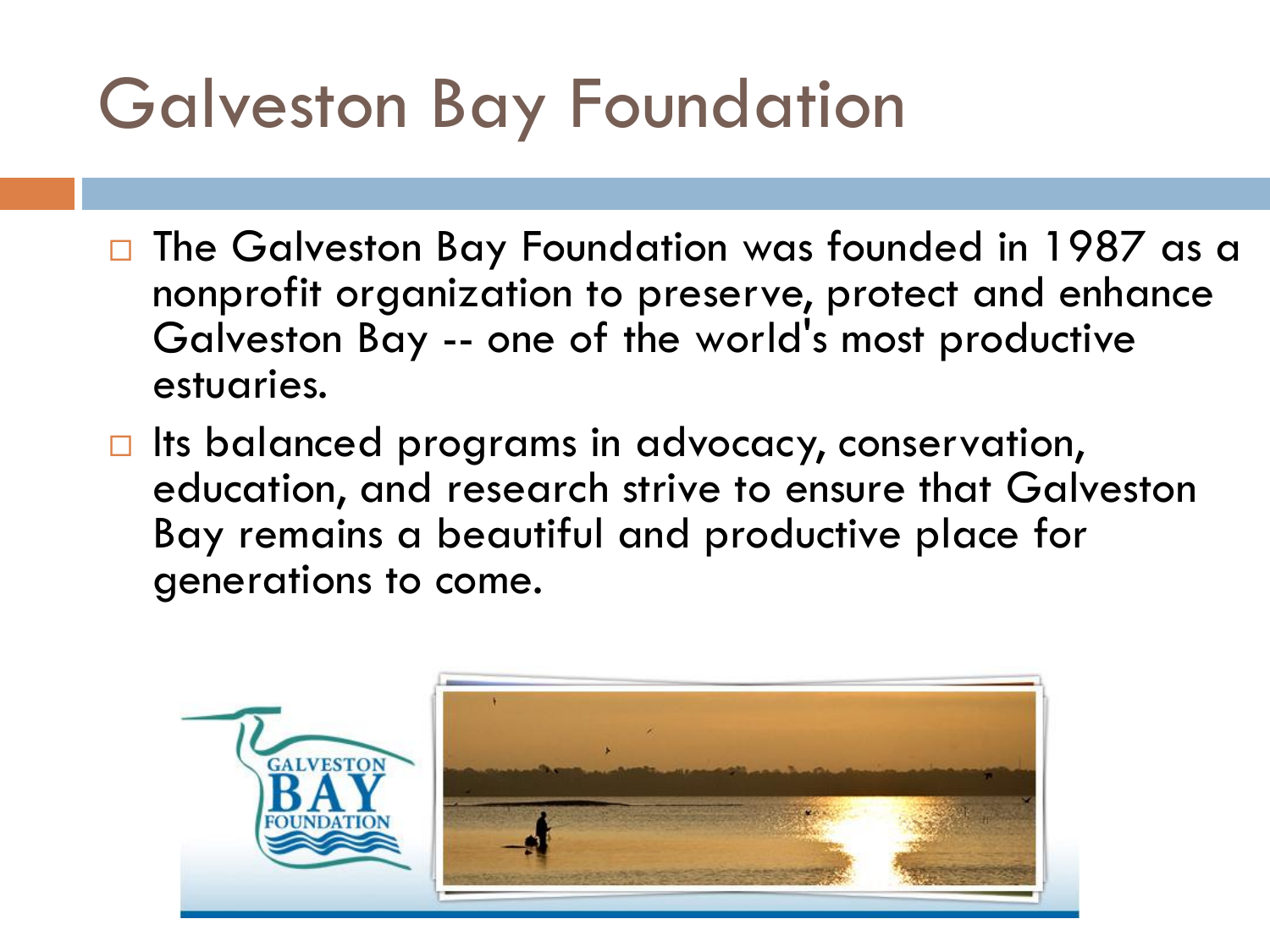#### Houston Advanced Research Center

 $\Box$  HARC, a 501(c)(3) organization, is a research hub dedicated to performing independent analysis for people and institutions seeking scientific answers in support of a sustainable future. HARC's research focuses on clean air, clean water, and clean energy.

# **HARCI**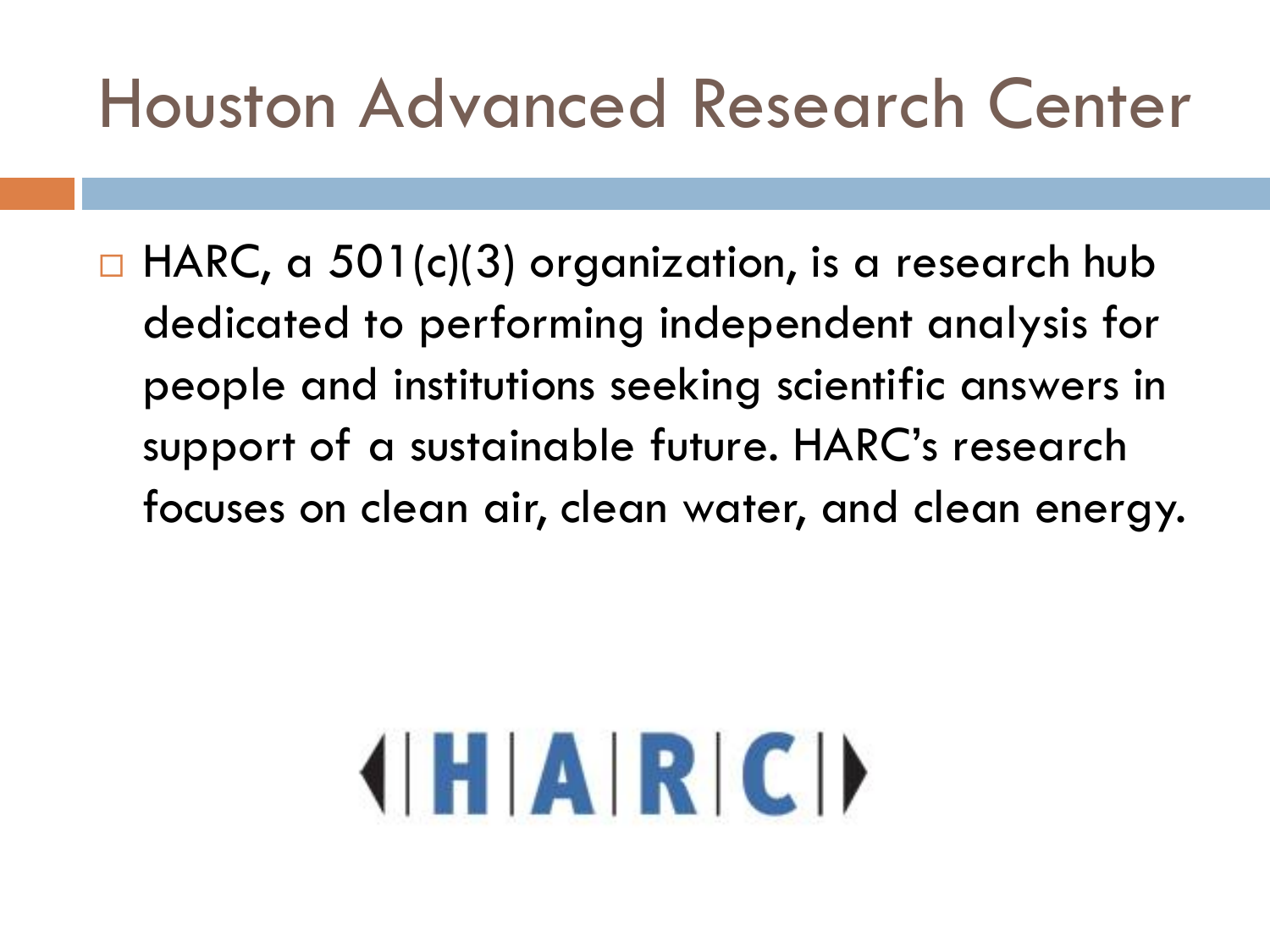### TAG Activities

- **Review documents, including** memoranda and plans.
- □ Evaluate and prepare reports suitable for interpretation by the community.
- $\Box$  Prepare community information pieces to be placed in the community newsletter, GBF webpage, and for print and other electronic media.
- $\Box$  Participate in public meetings to be held in the vicinity of the site.

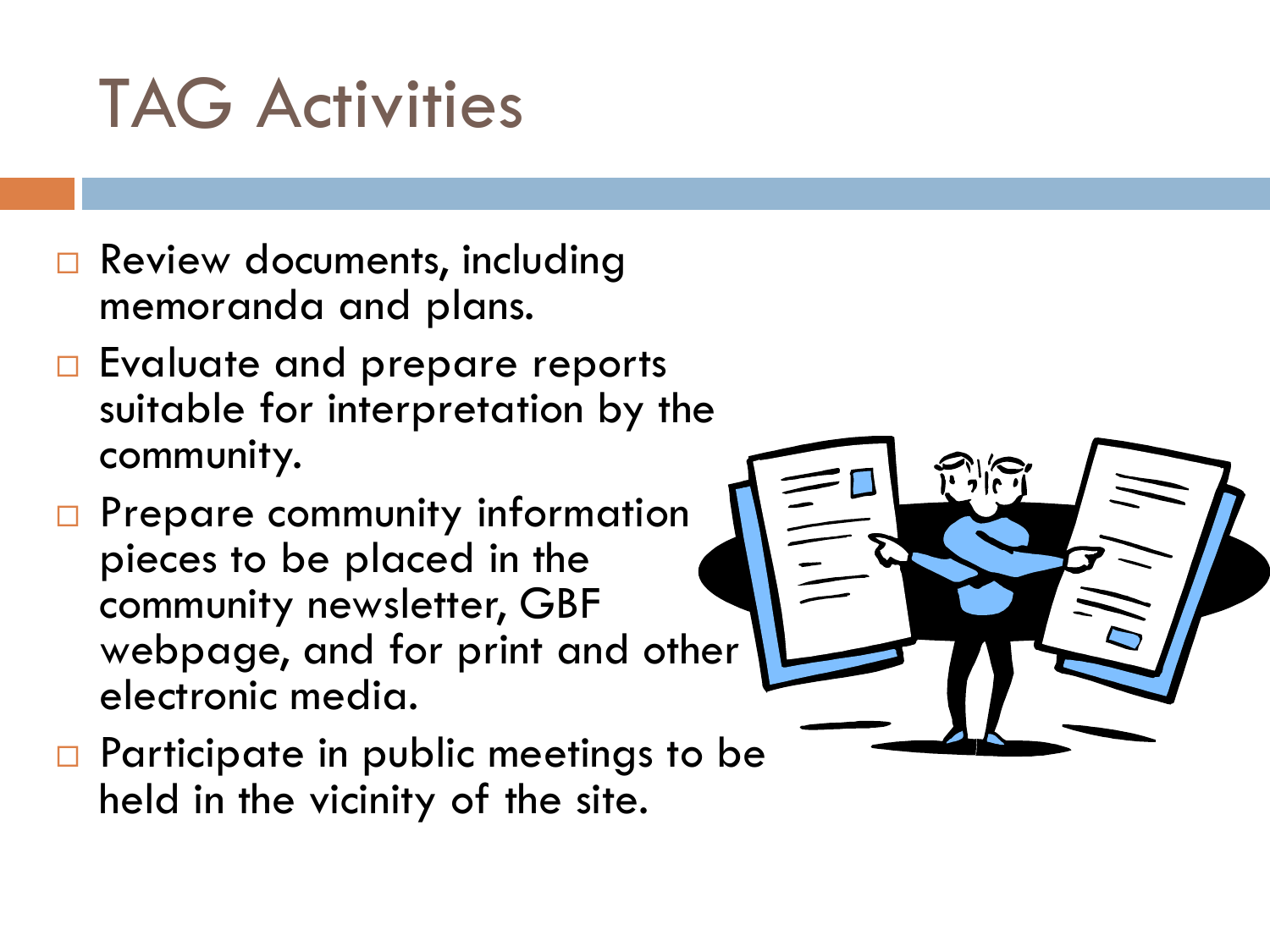### Progress to Date

- □ Attended community meetings, discussed the Superfund process, and answered community questions in small meetings.
- GBF SJRWP Website [http://galvbay.org/advocacy\\_sjrwp.html](http://galvbay.org/advocacy_sjrwp.html)
- Gather community Frequently Asked Questions [http://galvbay.org/docs/SJRWP%20webpage\\_FAQs\\_Final.pdf](http://galvbay.org/docs/SJRWP webpage_FAQs_Final.pdf)
- □ Review documents from PRPs and EPA and provide summaries and analysis
	- February 2012 Preliminary Site Characterization Report
	- May 2012 Exposure Assessment Memorandum
	- May 2012 Toxicological and Epidemiological Studies Memorandum
	- October 2012 Public Health Assessment

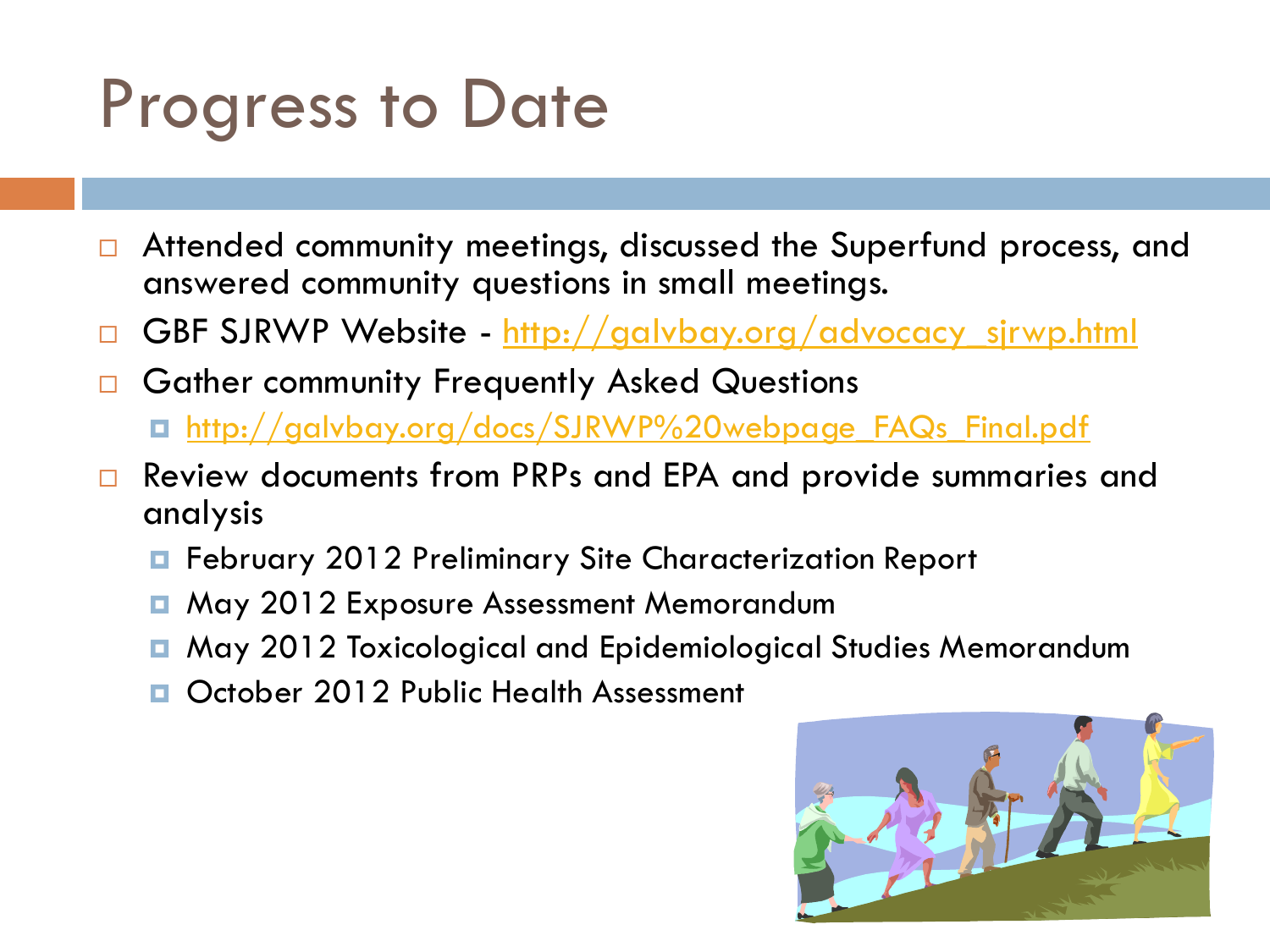# Activities Going Forward

**Planned community meeting in January** 

□ Additional Document Reviews

- 
- **Remedial Alternatives Memorandum The potentially responsible parties have submitted** a Draft Final of this document to the EPA. HARC will complete review once finalized.
- $\blacksquare$  Baseline Ecological Risk Assessment Report The potentially responsible parties have submitted a draft of this document to the EPA. Once HARC receives a copy of the final document, we will post a review.
- **Baseline Human Health Risk Assessment This document is due from the potentially** responsible parties to the EPA in March 2013 HARC review of this document to be completed in April 2013.
- **E** Remedial Investigation Report This document is due from the potentially responsible parties to the EPA in March 2013 HARC review of this document to be completed in April 2013.
- $\blacksquare$  Feasibility Study Report This document is due from the potentially responsible parties to the EPA in January 2014 HARC review of this document to be completed in January 2014.List
- $\Box$  Continue to answer community questions and provide independent review